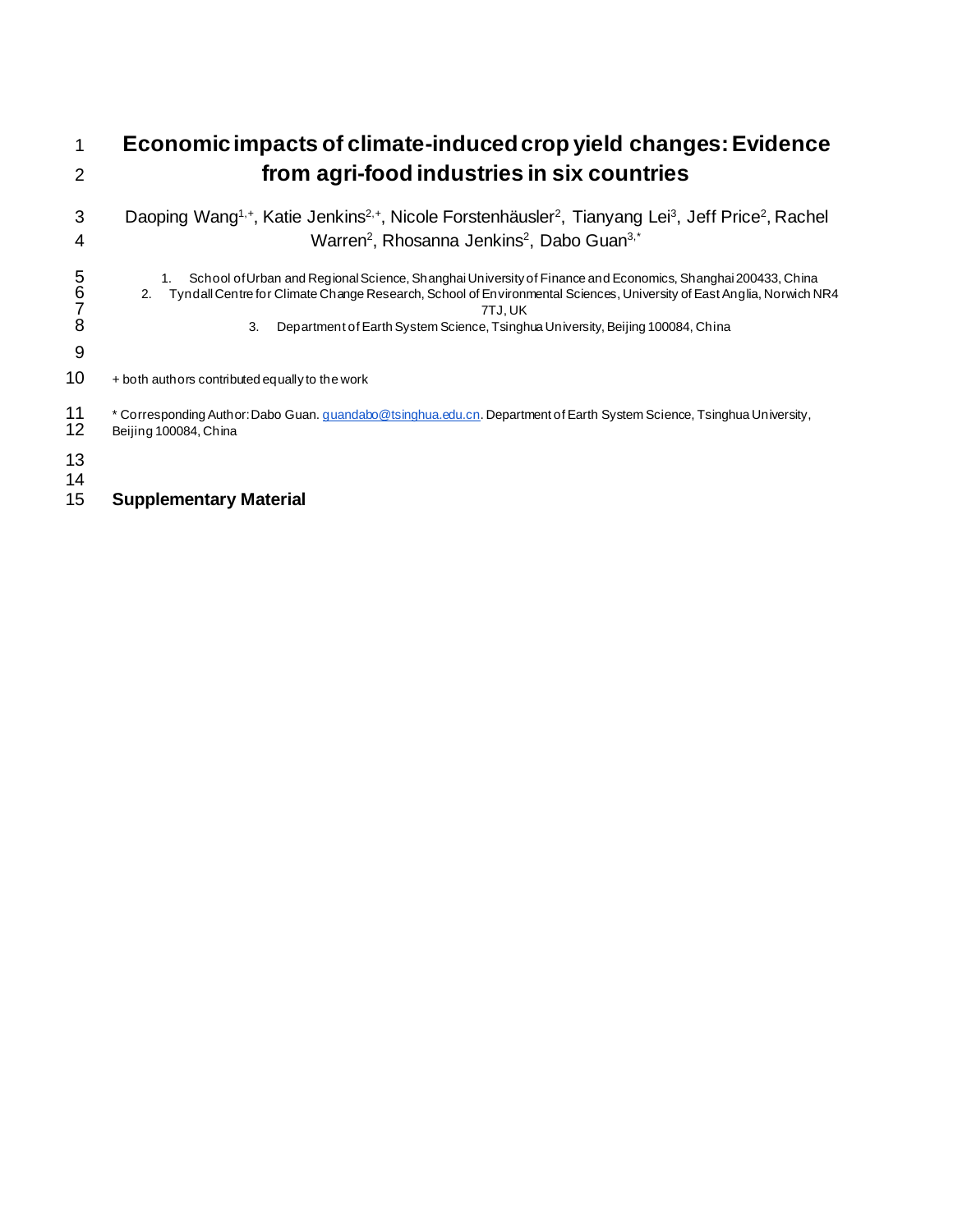| Paper                                      | <b>Country</b> | Crop                        | <b>Crop Model</b><br>(Type)                                                                   | <b>Climate</b><br><b>Scenario</b>                | <b>Time</b><br><b>Period</b>    | CO <sub>2</sub><br>effects | <b>Projected Impact</b>                                                                                                                                                                                                                                                                                                       |
|--------------------------------------------|----------------|-----------------------------|-----------------------------------------------------------------------------------------------|--------------------------------------------------|---------------------------------|----------------------------|-------------------------------------------------------------------------------------------------------------------------------------------------------------------------------------------------------------------------------------------------------------------------------------------------------------------------------|
| Costa et al.<br>(2009)                     | <b>Brazil</b>  | Bean,<br>Maize              | Statistical                                                                                   | HadCM3<br>with A2                                | 2050, 2080                      | with and<br>without        | For bean crops, without CO2 effects, a<br>reduction of up to 30% is projected. When<br>CO2 effects are included, increases of up to<br>30% (for the 2020s and 2050s) and 45% (for<br>the 2080s) are projected. Reductions in<br>maize yields of up to 30% without CO2<br>effects and around 15% with CO2 effects<br>included. |
| Margulis<br>and<br><b>Dubeux</b><br>(2010) | <b>Brazil</b>  | Maize,<br>Bean, Rice        | Unknown                                                                                       | Unknown<br>GCM, A2<br>and B <sub>2</sub>         | 2040-2070,<br>2070-2100         | Unknown                    | Reductions of 20 to 30%                                                                                                                                                                                                                                                                                                       |
| Marin et al.<br>(2009)                     | <b>Brazil</b>  | Sugarcane                   | <b>DSSAT</b><br>(Process-<br>based)                                                           | Unknown                                          | 2040                            | Unknown                    | Increases of up to 6% in São Paulo state<br>toward 2040                                                                                                                                                                                                                                                                       |
| Silva et al.<br>(2010)                     | <b>Brazil</b>  | Cowpea                      | <b>SARRA</b>                                                                                  | Unknown                                          | SWLs: 1.5,<br>$3.0$ and<br>5.0C | Unknown                    | Reduction in the agricultural area planted<br>with cowpea bean in northeastern Brazil                                                                                                                                                                                                                                         |
| Chen et al.<br>(2013)                      | China          | Multiple<br>crops           | Ricardian                                                                                     | 3 GCMs<br>(Hadley,<br>CCSR,<br>MRI)              | 2050s,<br>2080s                 | Unknown                    | General increase in yields and associated<br>net revenue                                                                                                                                                                                                                                                                      |
| Erda et al.<br>(2005)                      | China          | Rice,<br>maize and<br>wheat | <b>CERES</b><br>models<br>(Process-<br>based)                                                 | <b>PRECIS</b><br>RCM with<br>A2 and B2           | 2020s,<br>2050s,<br>2080s       | without                    | Reduction in rice, maize and wheat yields by<br>up to 37% in the next 20-80 years                                                                                                                                                                                                                                             |
| Geng et al.<br>(2019)                      | China          | Wheat                       | Cobb-Douglas<br>production<br>function<br>(multifactor<br>analysis<br>model)<br>(statistical) | 5 GCMs<br>from ISI-<br>MIP with 4<br><b>RCPs</b> | 2021-2050                       | with                       | Increase by 1.47% under RCP4.5 and<br>2.16% under RCP8.5 for the Jing-Jin-Ji<br>region, Shanxi, Shaanxi, Shandong, and<br>Henan provinces.                                                                                                                                                                                    |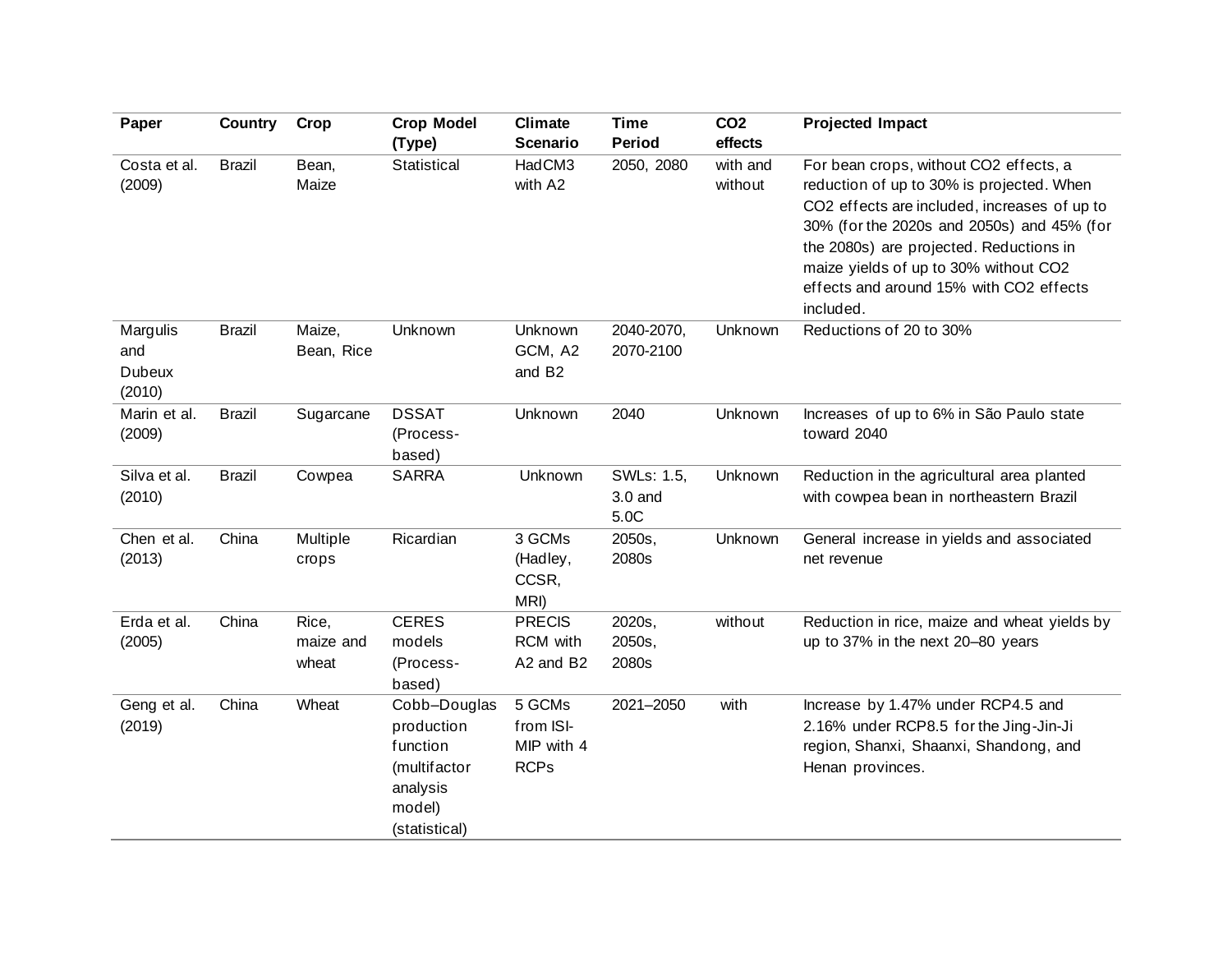|          |       |                                                          |                        |                                              |                     | Wheat yields could increase by up to 26.7%,<br>53.0% and 75.6% during 2020s, 2050s, and<br>2080s (with CO2). Wheat yields could<br>increase by up to 8.8%, 17.7%, and 24.7%<br>during 2020s, 2050s, and 2080s (without<br>CO <sub>2</sub> ). |
|----------|-------|----------------------------------------------------------|------------------------|----------------------------------------------|---------------------|----------------------------------------------------------------------------------------------------------------------------------------------------------------------------------------------------------------------------------------------|
| China    | Wheat | <b>EPIC</b><br>(Process-<br>based)                       | HadCM3,<br>A2 and B2   | 2015-2045<br>and 2070-<br>2099               | with                | Increases in dryland winter wheat yields in<br>the Huang-Hai Plain (China's most<br>productive wheat growing region)                                                                                                                         |
| China    | Wheat | APSIM model                                              | 28 GCMs                | 2031-2060<br>and 2071-<br>2100               | with and<br>without | Increase in wheat yields with CO <sub>2</sub> effects<br>Decrease in wheat yields without CO <sub>2</sub> effects                                                                                                                            |
| China    | Maize | <b>CERES-Maize</b><br>(Process-<br>based)                | RCMs with<br>A2 and B2 | 2080s                                        | with                | Increase in rainfed maize yield in the North<br>China Plain by up to 50% during 2080s<br>without adaptation                                                                                                                                  |
| Ethiopia | Maize | DSSAT-<br><b>CERES-Maize</b><br>(Process-<br>based)      | 19 CMIP5<br>GCMs       | 2010-2039,<br>2040-2069<br>and 2070-<br>2099 | Unknown             | Decrease by up to 43 and 24% by the end of<br>the century at Bako and Melkassa stations,<br>respectively, while simulated maize yields in<br>Hawassa show an increase of 51%                                                                 |
| Ethiopia | Maize | <b>DSSAT&amp;</b><br><b>APSIM</b><br>(Process-<br>based) | 20 GCMs                | 2010-2039,<br>2040-2069,<br>2070-2099        | with                | Slight increases in the median yield for the<br>near future (1.7%-2.9% across models and<br>RCPs).<br>Mixed pattern later in the century, with some<br>areas projected to see increases in yield<br>(around 4%) and some decreases (around   |
|          |       |                                                          |                        |                                              |                     |                                                                                                                                                                                                                                              |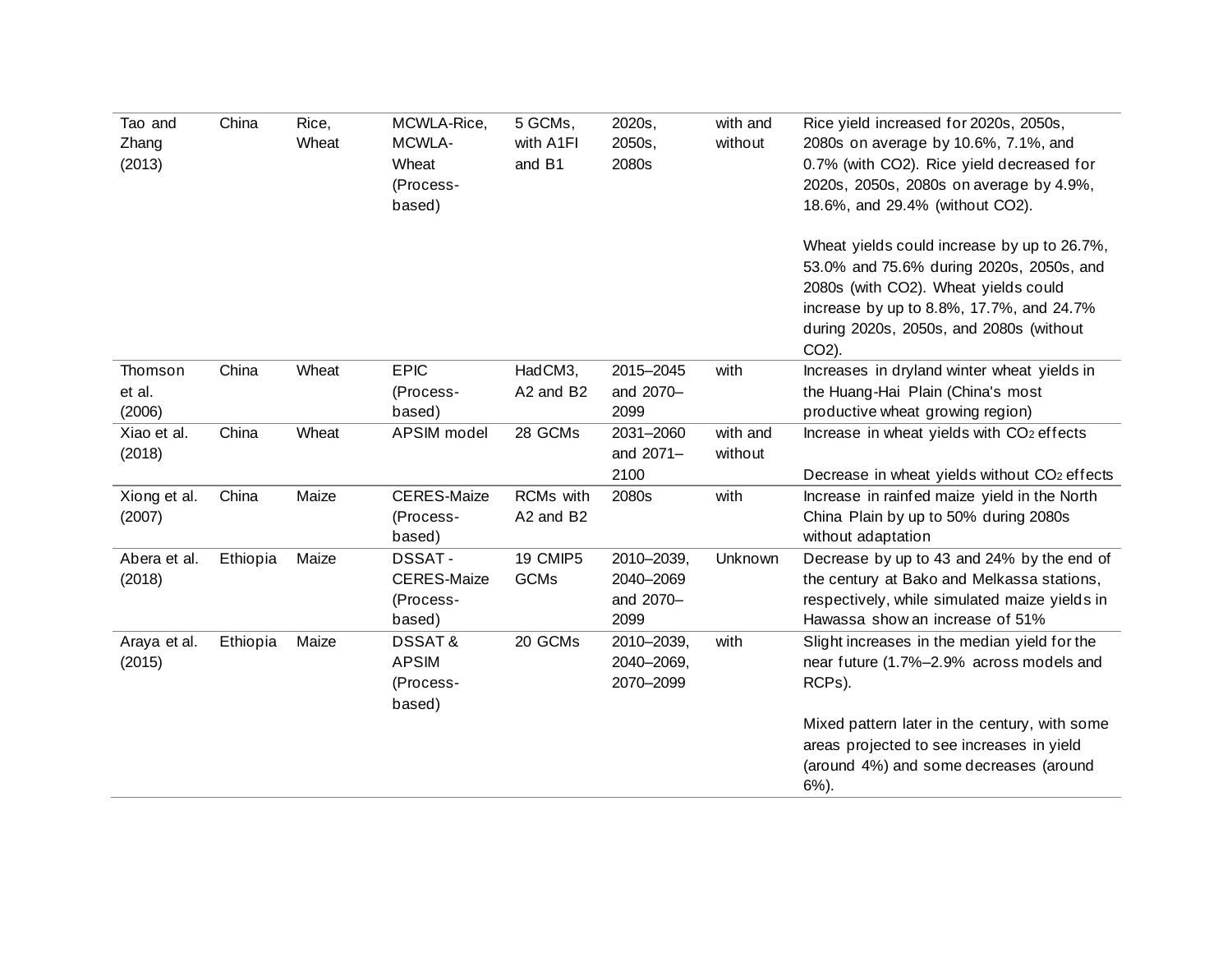| Kassie et<br>al. (2015)           | Ethiopia | Maize               | CERES-maize<br>model<br>(Process-<br>based) | 3 GCMs<br>(CanESM2,<br>CSIRO-<br>MK3-6-0<br>and<br>HadGEM2-<br>ES) | 2050                                          | with and<br>without | Decrease in maize yield on average by 20%<br>in 2050s                           |
|-----------------------------------|----------|---------------------|---------------------------------------------|--------------------------------------------------------------------|-----------------------------------------------|---------------------|---------------------------------------------------------------------------------|
| Sagoe<br>(2006)                   | Ghana    | Cassava,<br>Cocoyam | DSSAT <sub>v4</sub><br>(Process-<br>based)  | Unknown                                                            | 2020, 2050,<br>2080s                          | Unknown             | Decrease in yields of cassava and cocoyam                                       |
| Byjesh et<br>al. (2010)           | India    | Maize               | <b>InfoCrop</b><br>(Process-<br>based)      | HadCM3<br>with A2a                                                 | 2020, 2050,<br>2080s                          | with                | Generally, projections show reductions in<br>yields of monsoon and winter maize |
| Challinor et<br>al. (2006)        | India    | Groundnut           | <b>GLAM</b><br>(Process-<br>based)          | <b>PRECIS</b><br>RCM with<br>A2                                    | 2071-2100                                     | without             | General reduction in yield                                                      |
| Gangadhar<br>Rao et al.<br>(1995) | India    | Sorghum             | CERES-<br>sorghum<br>(Process-<br>based)    | 3 GCMs                                                             | Unknown                                       | with and<br>without | Decrease in yield under all scenarios                                           |
| Koehler et<br>al. (2013)          | India    | Wheat               | <b>GLAM</b><br>(Process-<br>based)          | 17 GCMs<br>with A1B                                                | 2030-2049,<br>2050-2069,<br>and 2070-<br>2089 | without             | General reduction in yield projected across<br>northern India                   |

**Table S1:** Summary of published crop yield studies focused on the study countries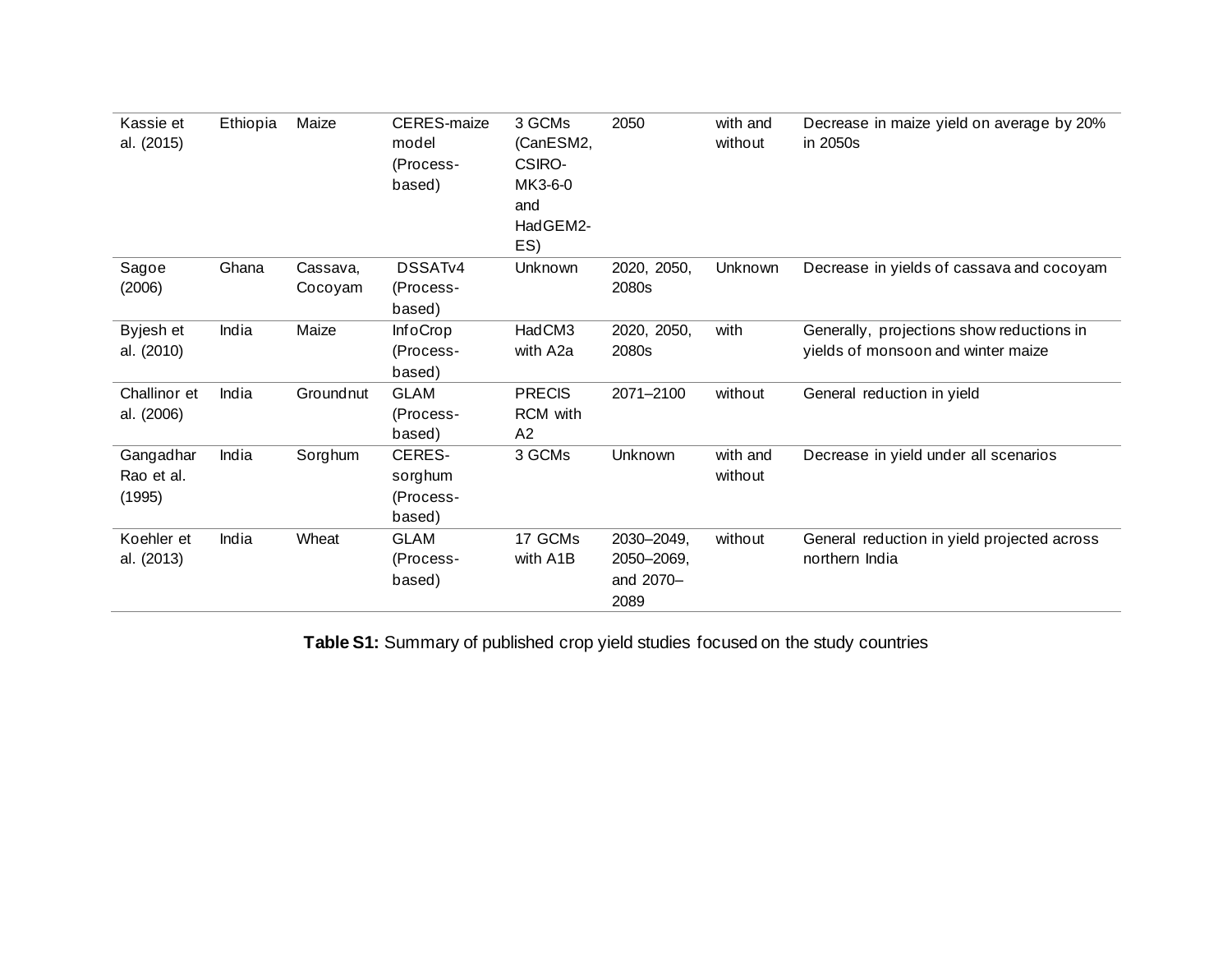## **References**

- Abera K, Crespo O, Seid J, Mequanent F (2018) Simulating the impact of climate change on maize production in Ethiopia, East Africa. Environ Syst Res. https://doi.org/10.1186/s40068-018-0107-z
- 21 Araya A, Hoogenboom G, Luedeling E et al (2015) Assessment of maize growth and yield using<br>22 crop models under present and future climate in southwestern Ethiopia. Agric For crop models under present and future climate in southwestern Ethiopia. Agric For Meteorol 214–215:252–265. https://doi.org/10.1016/j.agrformet.2015.08.259
- 24 Byjesh K, Kumar SN, Aggarwal PK (2010) Simulating impacts, potential adaptation and<br>25 vulnerability of maize to climate change in India. Mitig Adapt Strateg Glob Chang 25 vulnerability of maize to climate change in India. Mitig Adapt Strateg Glob Change<br>26 15:413–431. https://doi.org/10.1007/s11027-010-9224-3 26 15:413–431.<https://doi.org/10.1007/s11027-010-9224-3><br>27 Challinor AJ, Wheeler TR, Osborne TM, Slingo JM (2006) Asse
- Challinor AJ, Wheeler TR, Osborne TM, Slingo JM (2006) Assessing the vulnerability of crop productivity to climate change thresholds using an integrated crop-climate model. In: Avoiding Dangerous Climate Change. Cambridge University Press, Cambridge, pp 187– 194
- Chen Y, Wu Z, Okamoto K et al (2013) The impacts of climate change on crops in China: A Ricardian analysis. Glob Planet Change 104:61–74.
- 33 Costa LC, Justino F, Oliveira LJC et al (2009) Potential forcing of CO2, technology and climate<br>34 changes in maize (Zea mays) and bean (Phaseolus vulgaris) vield in southeast Brazil. changes in maize (Zea mays) and bean (Phaseolus vulgaris) yield in southeast Brazil. Environ Res Lett 4:014013. https://doi.org/10.1088/1748-9326/4/1/014013
- Erda L, Wei X, Hui J et al (2005) Climate change impacts on crop yield and quality with CO2 fertilization in China. Philos Trans R Soc B Biol Sci 360:2149–2154. https://doi.org/10.1098/rstb.2005.1743
- Gangadhar Rao D, Katyal JC, Sinha SK, Srinivas K (1995) Impacts of Climate Change on Sorghum Productivity in India: Simulation Study. In: Climate Change and Agriculture: Analysis of Potential International Impacts. American Society of Agronomy, Madison, WI, pp 325–337
- Geng X, Wang F, Ren W, Hao Z (2019) Climate Change Impacts on Winter Wheat Yield in Northern China. Adv Meteorol 2019:2767018. https://doi.org/10.1155/2019/2767018
- Issahaku ZA, Maharjan KL (2014) Climate Change Impact on Revenue of Major Food Crops in Ghana: Structural Ricardian Cross-Sectional Analysis. In: Maharjan KL (ed)
- Communities and Livelihood Strategies in Developing Countries. Springer Japan, Tokyo, pp 13–32
- Kassie BT, Asseng S, Rotter RP et al (2015) Exploring climate change impacts and adaptation options for maize production in the Central Rift Valley of Ethiopia using different climate change scenarios and crop models. Clim Change 129:145–158. <https://doi.org/10.1007/s10584-014-1322-x>
- Koehler A-K, Challinor AJ, Hawkins E, Asseng S (2013) Influences of increasing temperature on Indian wheat: quantifying limits to predictability. Environ Res Lett 8:034016.
- Margulis S, Dubeux C, [Marcovitch](https://www.amazon.com.br/s/ref=dp_byline_sr_book_3?ie=UTF8&field-author=Jacques+Marcovitch&search-alias=books) J (2011) Economia da mudança do clima no Brasil. Synergia Editora, Brazil
- Marin F, Pellegrino G, Assad E, et al (2009) Cenários futuros para cana-de-açúcar no Estado de São Paulo baseados em projeções regionalizadas de mudanças climáticas[. Embrapa](https://www.embrapa.br/en/busca-de-publicacoes?p_auth=YruV045Q&p_p_id=buscapublicacao_WAR_pcebusca6_1portlet&p_p_lifecycle=1&p_p_state=normal&p_p_mode=view&p_p_col_id=column-1&p_p_col_count=3&_buscapublicacao_WAR_pcebusca6_1portlet_unidadesSelecionadas=39&_buscapublicacao_WAR_pcebusca6_1portlet_javax.portlet.action=buscarPublicacoes)  [Agricultural Informatics.](https://www.embrapa.br/en/busca-de-publicacoes?p_auth=YruV045Q&p_p_id=buscapublicacao_WAR_pcebusca6_1portlet&p_p_lifecycle=1&p_p_state=normal&p_p_mode=view&p_p_col_id=column-1&p_p_col_count=3&_buscapublicacao_WAR_pcebusca6_1portlet_unidadesSelecionadas=39&_buscapublicacao_WAR_pcebusca6_1portlet_javax.portlet.action=buscarPublicacoes) [https://www.embrapa.br/en/international.](https://www.embrapa.br/en/international) Accessed Accessed 17 January 2020
- Sagoe R (2006) Climate change and root crop production in Ghana. Crops Research Institute, Kumasi
- Silva V de PR, Campos JHBC, Silva MT, Azevedo PV (2010) Impact of global warming on cowpea bean cultivation in northeastern Brazil. Agric Water Manag 97:1760–1768. <https://doi.org/10.1016/j.agwat.2010.06.006>
- Tao F, Zhang Z (2013) Climate change, wheat productivity and water use in the North China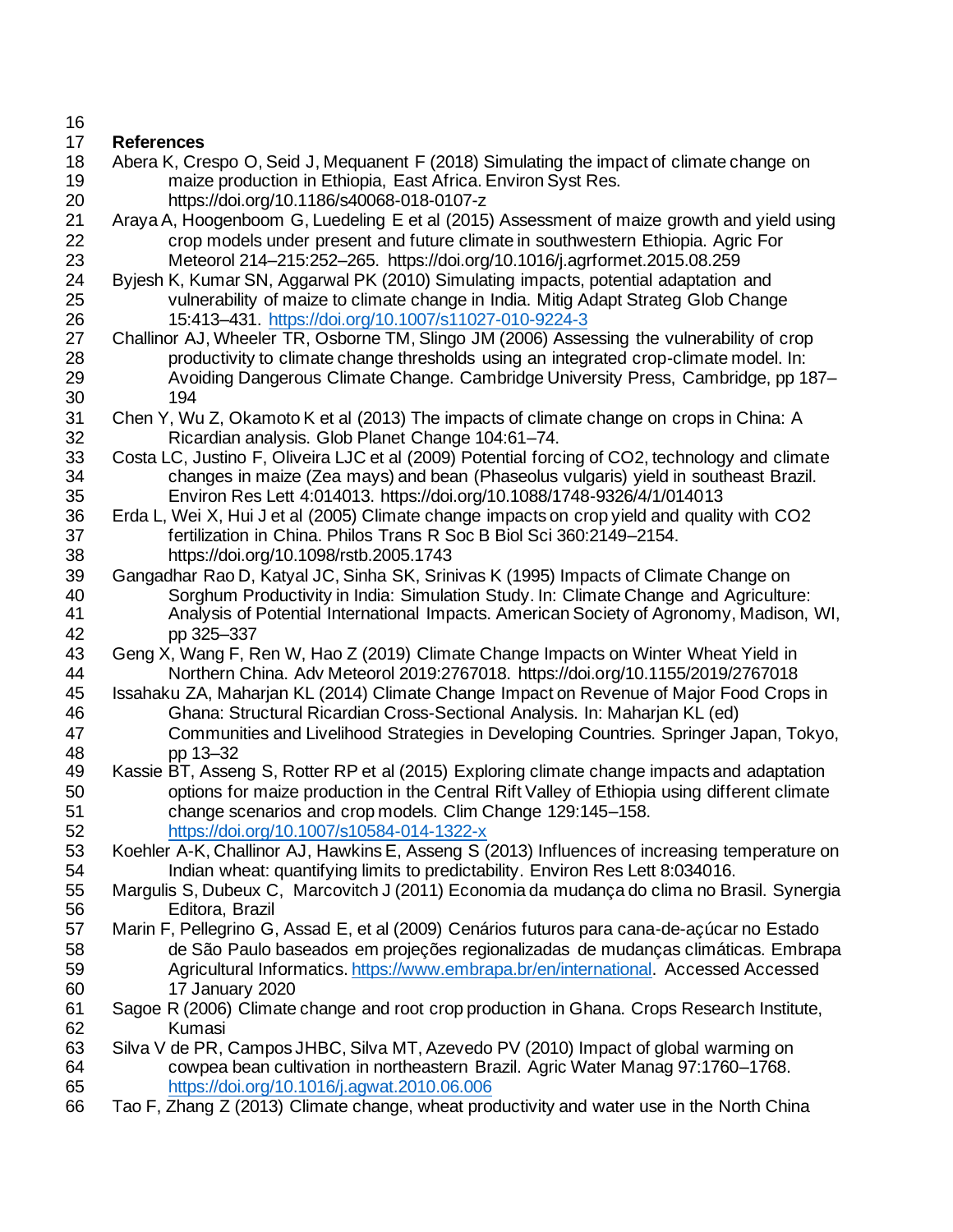- 67 Plain: A new super-ensemble-based probabilistic projection. Agric Predict Using Clim 68 Model Ensembles 170:146–165
- 69 Thomson AM, Izaurralde RC, Rosenberg NJ, He X (2006) Climate change impacts on 70 agriculture and soil carbon sequestration potential in the Huang-Hai Plain of China. Agric 71 Ecosyst Environ 114:195–209. https://doi.org/10.1016/j.agee.2005.11.001
- 72 Thornton PK, Jones PG, Alagarswamy G, Andresen J (2009) Spatial variation of crop yield<br>73 response to climate change in East Africa. Glob Environ Change 19:54–65. response to climate change in East Africa. Glob Environ Change 19:54–65. 74 <https://doi.org/10.1016/j.gloenvcha.2008.08.005><br>75 Xiao D, Bai H, Liu LD (2018) Impact of Future Climate
- 75 Xiao D, Bai H, Liu LD (2018) Impact of Future Climate Change on Wheat Production: A<br>76 Simulated Case for China's Wheat System. Sustainability 10:1277. 76 Simulated Case for China's Wheat System. Sustainability 10:1277.<br>77 https://doi.org/10.3390/su10041277
- 77 https://doi.org/10.3390/su10041277<br>78 Xiong W, Matthews R, Holman I, et al (200 Xiong W, Matthews R, Holman I, et al (2007) Modelling China's potential maize production at 79 regional scale under climate change. Clim Change 85:433-451.<br>80 https://doi.org/10.1007/s10584-007-9284-x
- 80 https://doi.org/10.1007/s10584-007-9284-x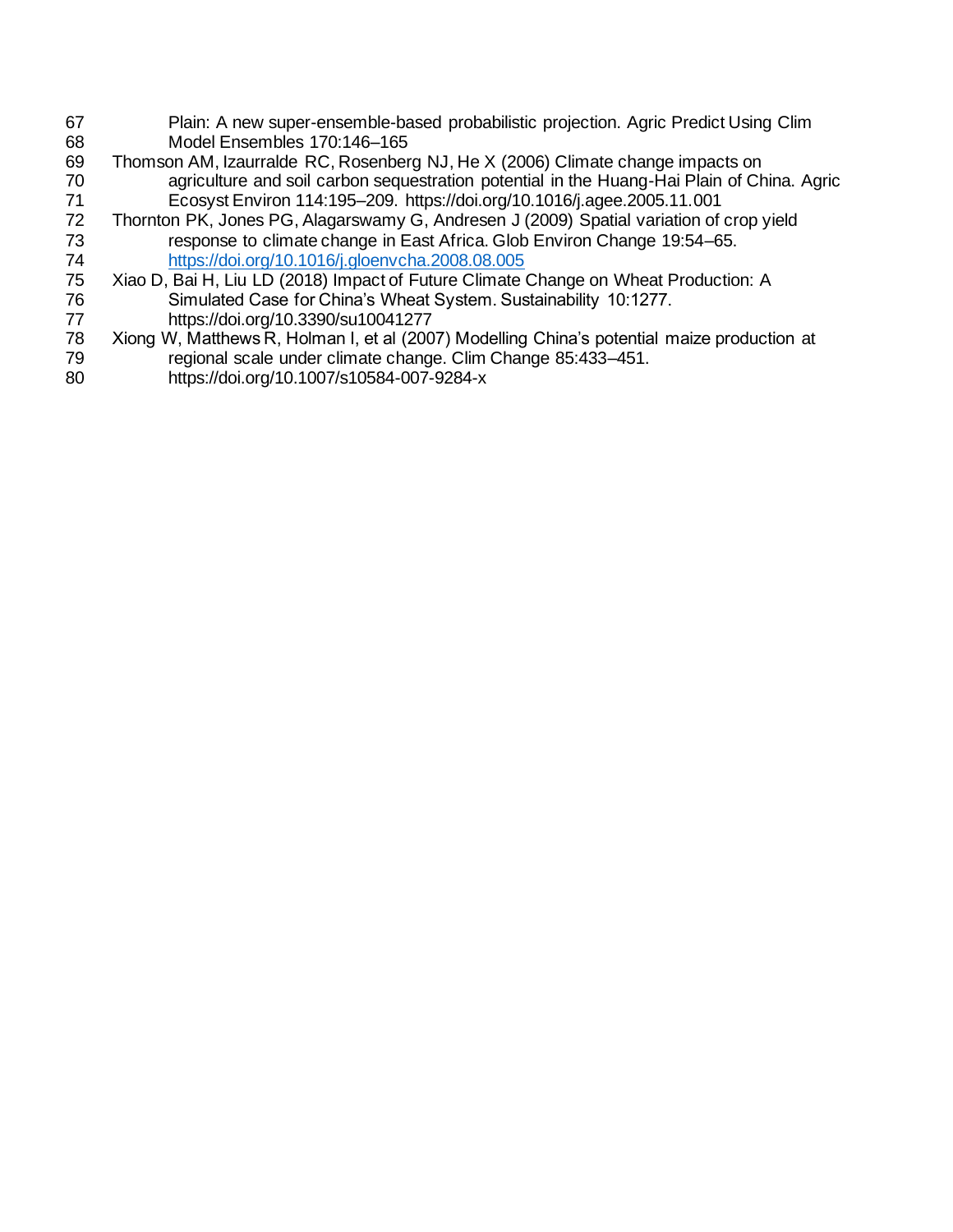| <b>Authors</b>                        | <b>Country</b> | Model                                 | <b>Variables</b>                                                             | <b>GCMs</b>                       | <b>Time Period</b> | <b>Projected Impact</b>                                                                                                                                                                                            |
|---------------------------------------|----------------|---------------------------------------|------------------------------------------------------------------------------|-----------------------------------|--------------------|--------------------------------------------------------------------------------------------------------------------------------------------------------------------------------------------------------------------|
| Mideksa<br>(2010)                     | Ethiopia       | General<br>equilibrium model          | <b>GDP</b>                                                                   | CLINE,<br>CGCM2, PCM              | Unknown            | Changes to agricultural production and<br>output in the sectors linked to the<br>agricultural sector are likely to reduce<br>Ethiopia's GDP by about 10%                                                           |
| Deressa<br>and Hassan<br>(2009)       | Ethiopia       | Ricardian method                      | Crop net revenue                                                             | CGM2,<br>HaDCM3 and<br><b>PCM</b> | 2050, 2100         | Reduction in crop net revenue per hectare<br>is projected by the years 2050 and 2100                                                                                                                               |
| Yates and<br>Strzepek<br>(1998)       | Egypt          | Statically coupled<br>economic models | GDP agriculture,<br>crop price index,<br>food price index,<br>harvested area | GFDL, UKMO,<br><b>GISS</b>        | 2060               | GDP agriculture: % change from baseline:<br>96% (optimistic scenario), 135%<br>(pessimistic scenario).<br>Crop price index: % change from<br>baseline: -22% (optimistic scenario), -22%<br>(pessimistic scenario). |
|                                       |                |                                       |                                                                              |                                   |                    | Food price index: % change from<br>baseline: 6.9% (optimistic), -3.4%<br>(pessimistic).<br>Harvested area: % change from baseline:<br>30% (optimistic and pessimistic)                                             |
| Arndt et al.<br>(2015)                | Ghana          | <b>CGE</b>                            | <b>GDP</b>                                                                   | NCAR-PCM1                         | 2050               | Decline in agricultural GDP by 1.9% by<br>2050. Some of the largest economic<br>losses occur within the important export<br>crop sector, especially cocoa.                                                         |
| Issahaku<br>and<br>Maharjan<br>(2014) | Ghana          | Ricardian method                      | Revenue                                                                      | Unknown                           | Unknown            | Positive impact on revenues of sorghum<br>and yam, reduction of expected revenue<br>from cassava and maize.                                                                                                        |

**Table S2:** Summary of published economic studies of crop yield impacts focused on the study countries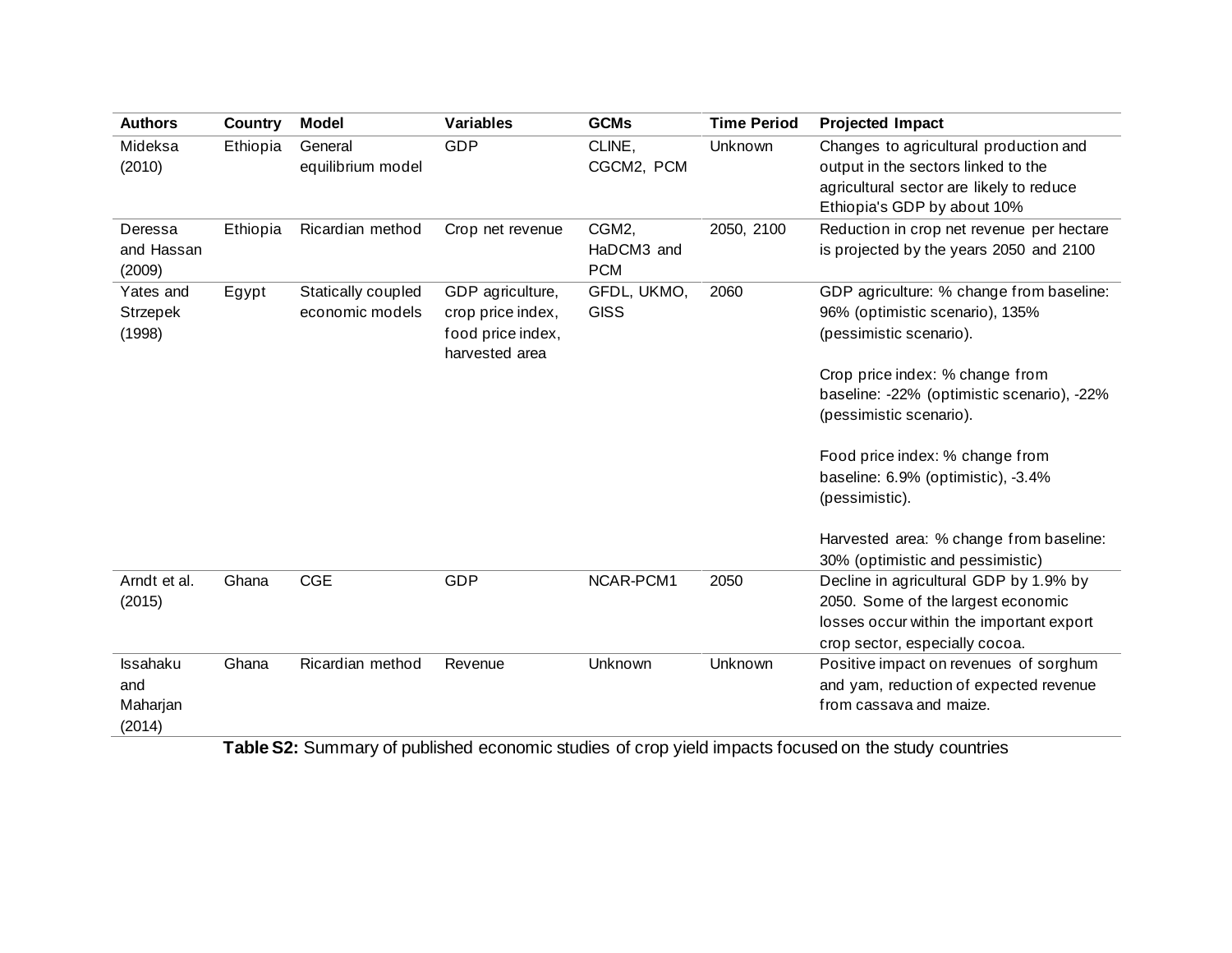## 81 **References**

- 82 Arndt C, Asante F, Thurlow J (2015) Implications of Climate Change for Ghana's Economy.
- 83 Sustainability 7:7214–7231. https://doi.org/10.3390/su7067214<br>84 Deressa TT, Hassan RM (2009) Economic Impact of Climate Change Deressa TT, Hassan RM (2009) Economic Impact of Climate Change on Crop Production in 85 Ethiopia: Evidence from Cross-section Measures. J Afr Econ 18:529–554.
- 86 <https://doi.org/10.1093/jae/ejp002><br>87 Issahaku ZA, Maharjan KL (2014) Climat Issahaku ZA, Maharjan KL (2014) Climate Change Impact on Revenue of Major Food Crops in 88 Ghana: Structural Ricardian Cross-Sectional Analysis. In: Maharjan KL (ed) 89 Communities and Livelihood Strategies in Developing Countries. Springer Japan, Tokyo,
- 90 pp 13–32<br>91 Mideksa TK (201) 91 Mideksa TK (2010) Economic and distributional impacts of climate change: The case of Spanish Patitiopia. Glob Environ Change 20:278–286. Ethiopia. Glob Environ Change 20:278–286.
- 93 Yates DN, Strzepek KM (1998) An Assessment of Integrated Climate Change Impacts on the 94 Agricultural Economy of Egypt. Clim Change 38:261–287.
- 95
- 96 97

|                                 | <b>Rice</b>          | Wheat                   |
|---------------------------------|----------------------|-------------------------|
| Avg. Temperature                | 1.810(2.039)         | $-15.653$ (2.585)       |
| Avg. Temperature <sup>2</sup>   | $-5.080$ *** (1.293) | $-4.580$ " (1.450)      |
| Avg. Precipitation              | $-0.227(0.976)$      | $2.292^{\circ}$ (0.890) |
| Avg. Precipitation <sup>2</sup> | $-0.154(0.531)$      | $-2.377***$ (2.920)     |

 \* *p* < 0.05, \*\* *p* < 0.01, \*\*\* *p* < 0.001 *Notes:* Table reports regression coefficients for each crop yield response function as well as standard errors in brackets. All regressions include quadratic time trends (year and  $year<sup>2</sup>$ ).

102

103 **Table S3** Regression results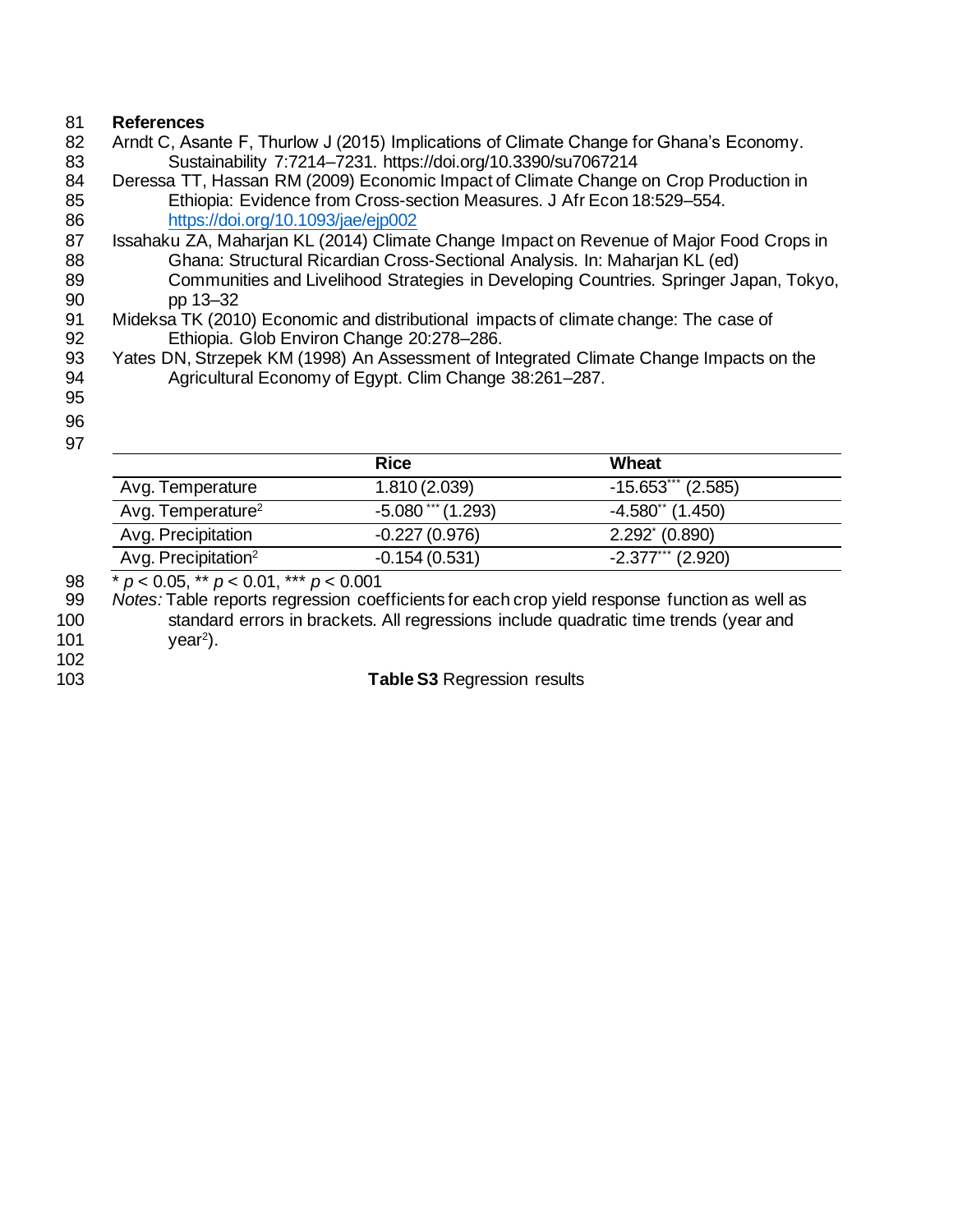



 **Figure S1**: Gridded ensemble mean percentage change in rice yield for (a) scenario 1; (b) scenario 1E; (c) scenario 2 (d) scenario 2E; (e) scenario 3; (f) scenario 4; (g) scenario 5; (h) scenario 6. Box-and-whisker plots reflect the underlying climate model uncertainty.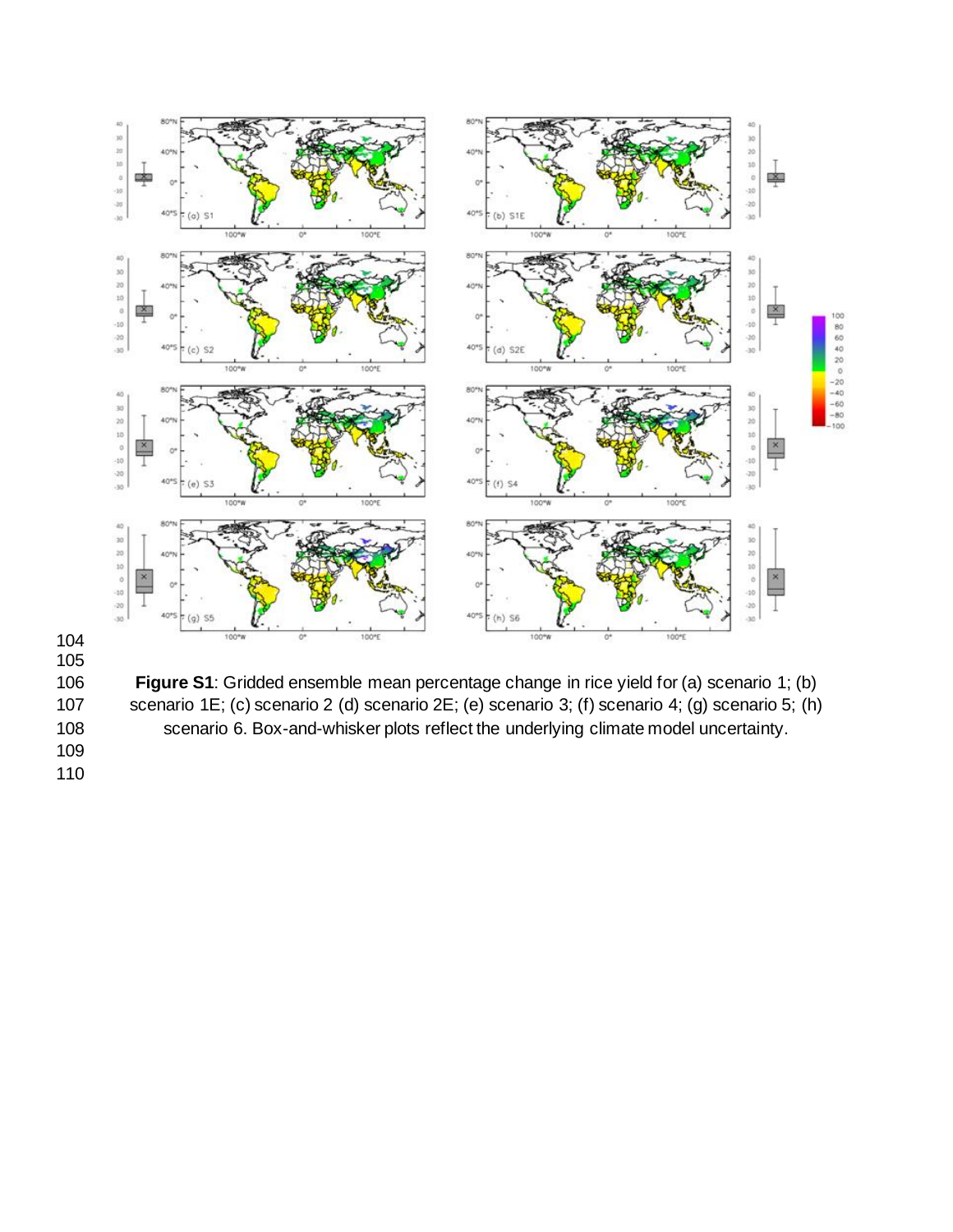

111

- Figure S2: Gridded ensemble mean percentage change in wheat yield for (a) scenario 1; (b)
- 113 scenario 1E; (c) scenario 2 (d) scenario 2E; (e) scenario 3; (f) scenario 4; (g) scenario 5; (h)<br>114 scenario 6. Box-and-whisker plots reflect the underlying climate model uncertainty.

scenario 6. Box-and-whisker plots reflect the underlying climate model uncertainty.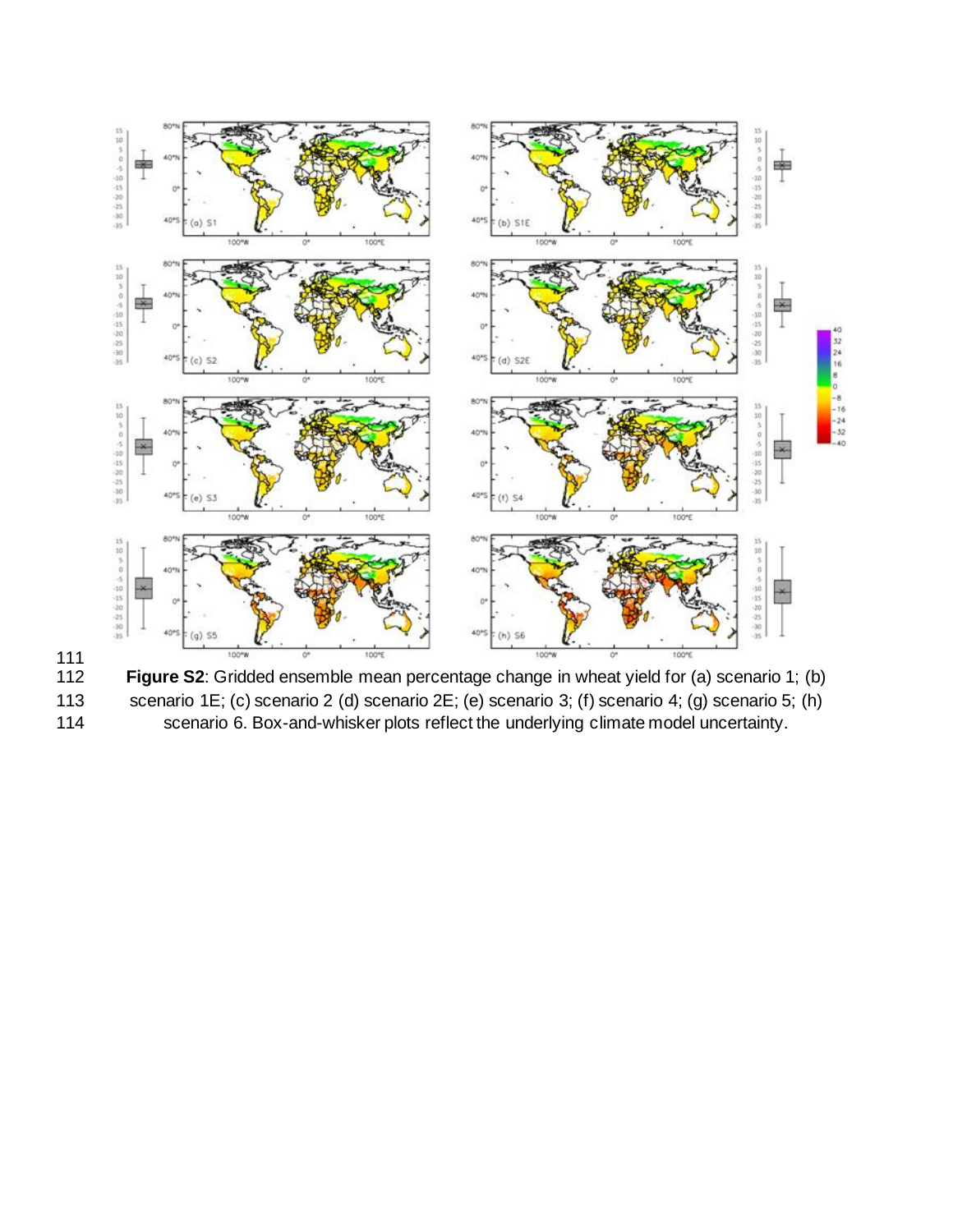

 **Figure S3**: Aggregate export price index of rice, wheat and food manufacturing products for (a) change of price of rice in S1; (b) change of price of rice in S6; (c) change of price of wheat in S1; (d) change of price of wheat in S6; (e) change of price of food manufacturing products in S1; (f) change of price of food manufacturing products in S6.

- 
- 
- 
- 
- 
- 
- 
- 
- 
- 
-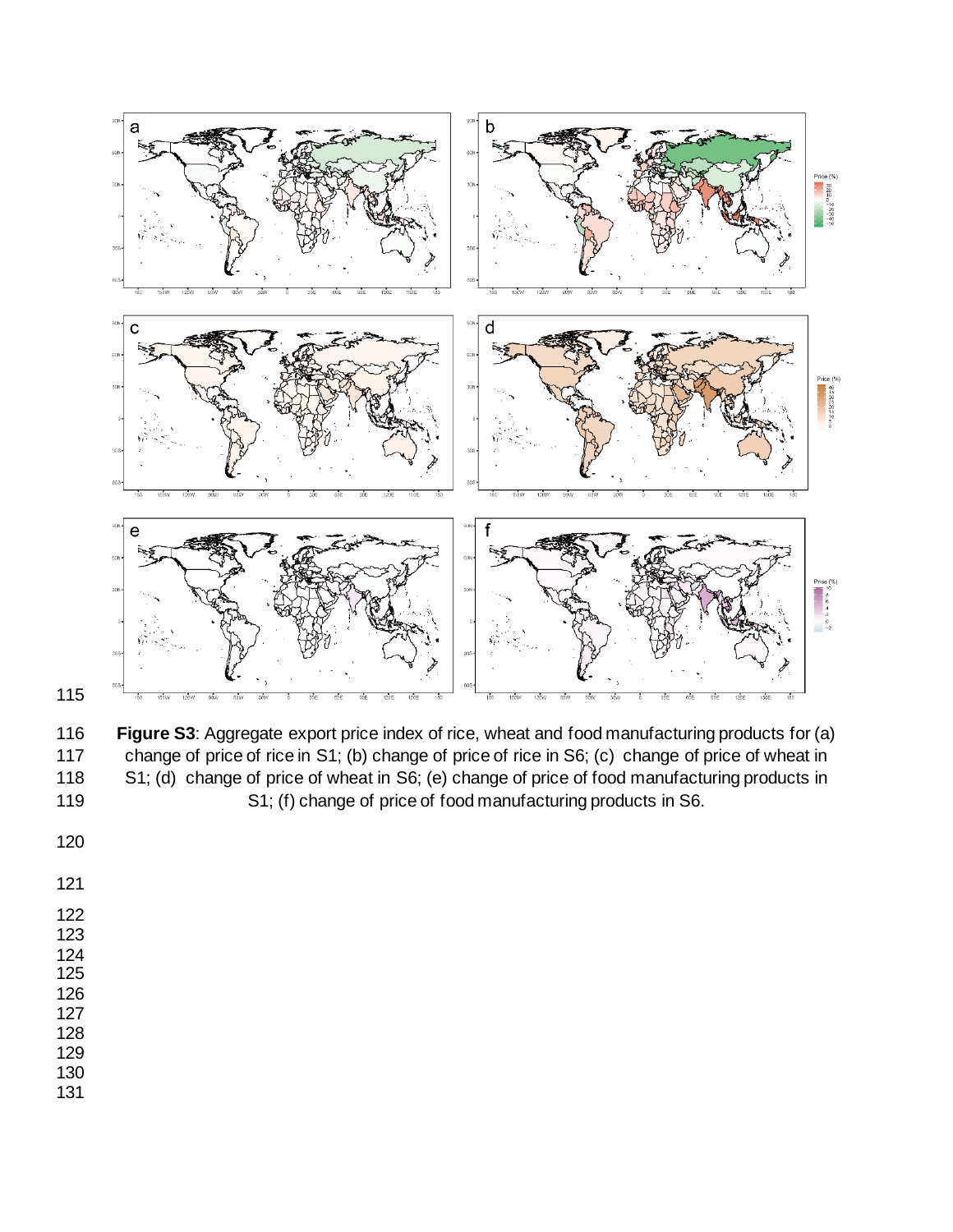|            | China          |                | India          |                |                | <b>Brazil</b>  |                | Egypt          |                | Ghana          | <b>Ethiopia</b> |                |
|------------|----------------|----------------|----------------|----------------|----------------|----------------|----------------|----------------|----------------|----------------|-----------------|----------------|
|            | S <sub>1</sub> | S <sub>6</sub> | S <sub>1</sub> | S <sub>6</sub> | S <sub>1</sub> | S <sub>6</sub> | S <sub>1</sub> | S <sub>6</sub> | S <sub>1</sub> | S <sub>6</sub> | S <sub>1</sub>  | S <sub>6</sub> |
| pdr        | $-4.83$        | $-10.43$       | 5.74           | 27.72          | 1.39           | 8.08           | 0.26           | 4.22           | 2.04           | 9.05           | 3.15            | 17.03          |
| wht        | 3.55           | 15.64          | 8.18           | 32.13          | 3.08           | 12.63          | 3.12           | 12.85          | 1.98           | 8.52           | 2.97            | 12.34          |
| ocr        | $-0.04$        | 0.63           | 0.40           | 1.93           | 0.18           | 1.16           | 0.30           | 1.75           | 0.21           | 1.21           | 0.22            | 1.24           |
| <b>Isf</b> | 0.01           | 0.57           | 0.09           | 0.46           | 0.15           | 0.90           | $-0.06$        | $-0.12$        | 0.01           | 0.15           | 0.04            | 0.38           |
| mng        | $-0.01$        | $-0.12$        | $-0.03$        | $-0.15$        | $-0.02$        | $-0.12$        | $-0.02$        | $-0.14$        | $-0.01$        | $-0.07$        | $-0.07$         | $-0.27$        |
| fdm        | $-0.15$        | $-0.01$        | 1.23           | 5.34           | 0.12           | 0.66           | 0.28           | 1.47           | 0.08           | 0.48           | 0.01            | 0.15           |
| omf        | 0.01           | $-0.07$        | $-0.11$        | $-0.50$        | $-0.01$        | $-0.02$        | $-0.10$        | $-0.48$        | $-0.01$        | $-0.03$        | $-0.08$         | $-0.26$        |
| <b>cns</b> | 0.02           | $-0.07$        | $-0.19$        | $-0.81$        | $-0.01$        | $-0.04$        | $-0.17$        | $-0.76$        | $-0.01$        | $-0.01$        | $-0.06$         | $-0.16$        |
| trd        | 0.01           | $-0.04$        | $-0.07$        | $-0.31$        | $-0.01$        | 0.00           | $-0.21$        | $-0.95$        | $-0.01$        | $-0.02$        | $-0.09$         | $-0.31$        |
| tps        | 0.01           | $-0.10$        | $-0.14$        | $-0.64$        | $-0.01$        | $-0.04$        | $-0.12$        | $-0.52$        | $-0.01$        | $-0.02$        | $-0.06$         | $-0.21$        |
| sev        | 0.03           | $-0.08$        | $-0.18$        | $-0.77$        | $-0.01$        | $-0.03$        | $-0.16$        | $-0.71$        | 0.00           | 0.03           | $-0.04$         | $-0.09$        |

132<br>133

**Table S4:** Change in price (%) to households of domestic commodities in the six selected<br>countries. Results are shown for Scenario 1 and scenario 6.

135

136

137

138

|            | China          |                | India          |                | <b>Brazil</b>  |                | <b>Egypt</b>   |                | Ghana          |                | <b>Ethiopia</b> |                |
|------------|----------------|----------------|----------------|----------------|----------------|----------------|----------------|----------------|----------------|----------------|-----------------|----------------|
|            | S <sub>1</sub> | S <sub>6</sub> | S <sub>1</sub> | S <sub>6</sub> | S <sub>1</sub> | S <sub>6</sub> | S <sub>1</sub> | S <sub>6</sub> | S <sub>1</sub> | S <sub>6</sub> | S <sub>1</sub>  | S <sub>6</sub> |
| pdr        | 2.42           | 14.17          | $-0.16$        | 3.05           | 0.84           | 6.66           | 1.09           | 8.61           | 0.46           | 5.22           | 4.19            | 21.79          |
| wht        | 3.02           | 12.60          | 3.01           | 12.20          | 2.97           | 12.26          | 2.71           | 11.66          | 2.43           | 10.44          | 2.82            | 12.21          |
| ocr        | 0.18           | 1.12           | 0.21           | 1.24           | 0.19           | 1.21           | 0.22           | 1.28           | 0.14           | 0.90           | 0.23            | 1.32           |
| <b>Isf</b> | 0.11           | 0.65           | $-0.34$        | $-1.44$        | 0.11           | 0.74           | 0.18           | 0.93           | 0.18           | 0.98           | 0.15            | 0.74           |
| mng        | $-0.02$        | $-0.12$        | $-0.02$        | $-0.12$        | $-0.02$        | $-0.13$        | $-0.02$        | $-0.12$        | $-0.02$        | $-0.13$        | $-0.02$         | $-0.13$        |
| fdm        | 0.20           | 1.00           | 0.52           | 2.48           | 0.15           | 0.79           | 0.24           | 1.16           | 0.23           | 1.15           | 0.21            | 1.01           |
| omf        | $-0.01$        | $-0.08$        | $-0.01$        | $-0.09$        | $-0.01$        | $-0.07$        | $-0.02$        | $-0.11$        | $-0.01$        | $-0.10$        | $-0.02$         | $-0.14$        |
| cns        | 0.00           | $-0.05$        | 0.00           | $-0.07$        | $-0.01$        | $-0.10$        | 0.00           | $-0.07$        | $-0.02$        | $-0.11$        | 0.00            | $-0.07$        |
| trd        | $-0.01$        | $-0.06$        | 0.00           | $-0.05$        | $-0.01$        | $-0.05$        | $-0.01$        | $-0.05$        | $-0.01$        | $-0.06$        | $-0.01$         | $-0.05$        |
| tps        | $-0.02$        | $-0.13$        | $-0.02$        | $-0.10$        | $-0.02$        | $-0.11$        | $-0.02$        | $-0.11$        | $-0.02$        | $-0.11$        | $-0.01$         | $-0.09$        |
| sev        | $-0.02$        | $-0.13$        | $-0.01$        | $-0.07$        | $-0.02$        | $-0.10$        | $-0.02$        | $-0.10$        | $-0.02$        | $-0.10$        | $-0.02$         | $-0.10$        |

134 countries. Results are shown for Scenario 1 and scenario 6.

139

140 **Table S5:** Change in price (%) to households of imported commodities in the six selected 141 countries. Results are shown for Scenario 1 and scenario 6.

142

143

144

145

146

147

148